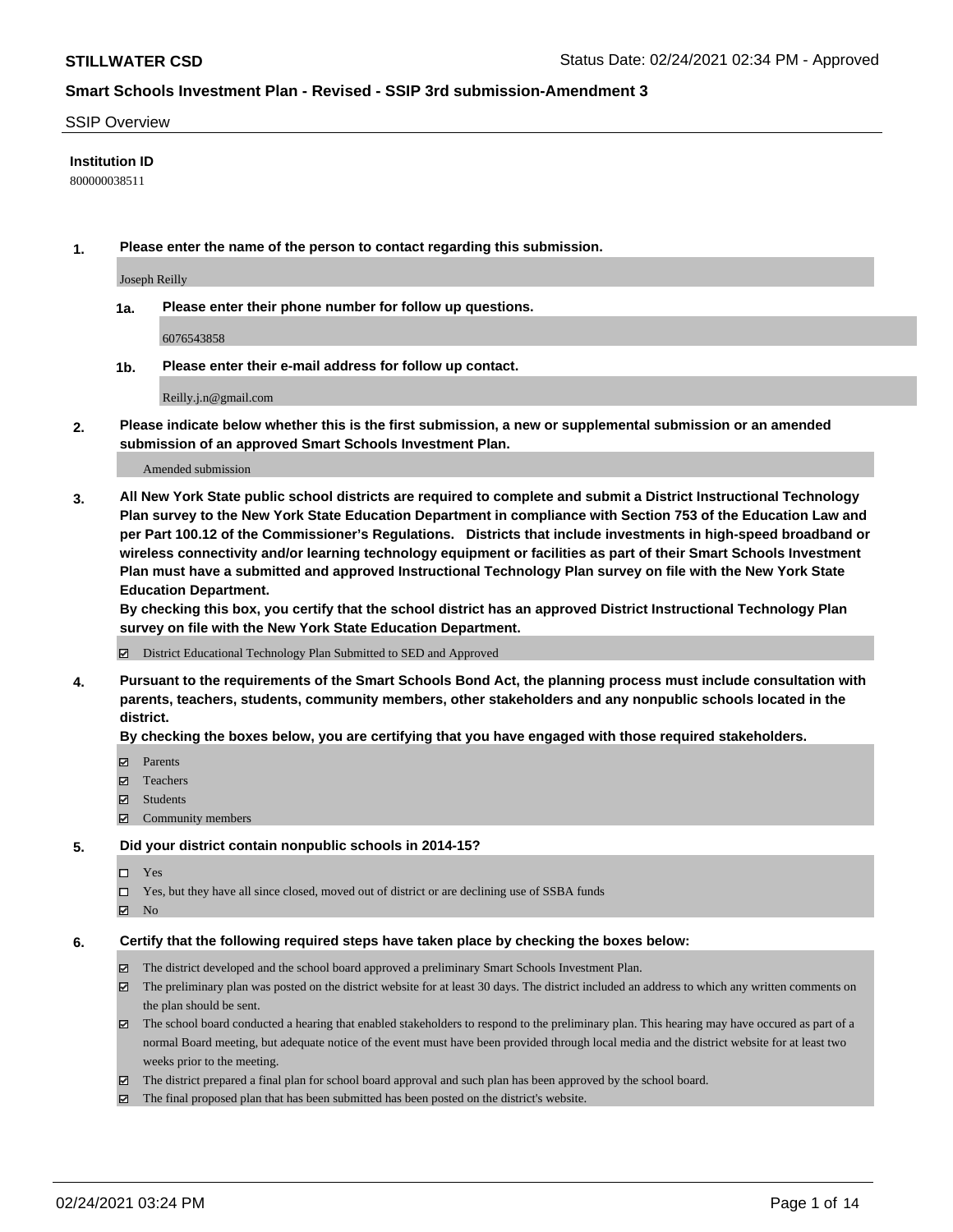SSIP Overview

**6a. Please upload the proposed Smart Schools Investment Plan (SSIP) that was posted on the district's website, along with any supporting materials. Note that this should be different than your recently submitted Educational Technology Survey. The Final SSIP, as approved by the School Board, should also be posted on the website and remain there during the course of the projects contained therein.**

Proposed SMART School Investment Plan SSIP - Stillwater Central Schools.pdf

**6b. Enter the webpage address where the final Smart Schools Investment Plan is posted. The Plan should remain posted for the life of the included projects.**

https://www.scsd.org/about-us/proposed-smart-school-investment-plan-ssip/

**7. Please enter an estimate of the total number of students and staff that will benefit from this Smart Schools Investment Plan based on the cumulative projects submitted to date.**

1,098

**8. An LEA/School District may partner with one or more other LEA/School Districts to form a consortium to pool Smart Schools Bond Act funds for a project that meets all other Smart School Bond Act requirements. Each school district participating in the consortium will need to file an approved Smart Schools Investment Plan for the project and submit a signed Memorandum of Understanding that sets forth the details of the consortium including the roles of each respective district.**

 $\Box$  The district plans to participate in a consortium to partner with other school district(s) to implement a Smart Schools project.

### **9. Please enter the name and 6-digit SED Code for each LEA/School District participating in the Consortium.**

| <sup>1</sup> Partner LEA/District | <b>ISED BEDS Code</b> |
|-----------------------------------|-----------------------|
| (No Response)                     | (No Response)         |

### **10. Please upload a signed Memorandum of Understanding with all of the participating Consortium partners.**

(No Response)

**11. Your district's Smart Schools Bond Act Allocation is:**

\$856,046

#### **12. Final 2014-15 BEDS Enrollment to calculate Nonpublic Sharing Requirement**

|            | Public Enrollment | Nonpublic Enrollment | Total Enrollment | l Nonpublic Percentage |
|------------|-------------------|----------------------|------------------|------------------------|
| Enrollment | .160              |                      | .160.00          | 0.00                   |

**13. This table compares each category budget total, as entered in that category's page, to the total expenditures listed in the category's expenditure table. Any discrepancies between the two must be resolved before submission.**

|                                          | Sub-Allocations | <b>Expenditure Totals</b> | <b>Difference</b> |
|------------------------------------------|-----------------|---------------------------|-------------------|
| <b>School Connectivity</b>               | 0.00            | 0.00                      | 0.00              |
| Connectivity Projects for<br>Communities | 0.00            | 0.00                      | 0.00              |
| Classroom Technology                     | 0.00            | 0.00                      | 0.00              |
| Pre-Kindergarten Classrooms              | 0.00            | 0.00                      | 0.00              |
| Replace Transportable<br>Classrooms      | 0.00            | 0.00                      | 0.00              |
| High-Tech Security Features              | 36,819.00       | 36,819.00                 | 0.00              |
| Nonpublic Loan                           | 0.00            | 0.00                      | 0.00              |
| Totals:                                  |                 |                           |                   |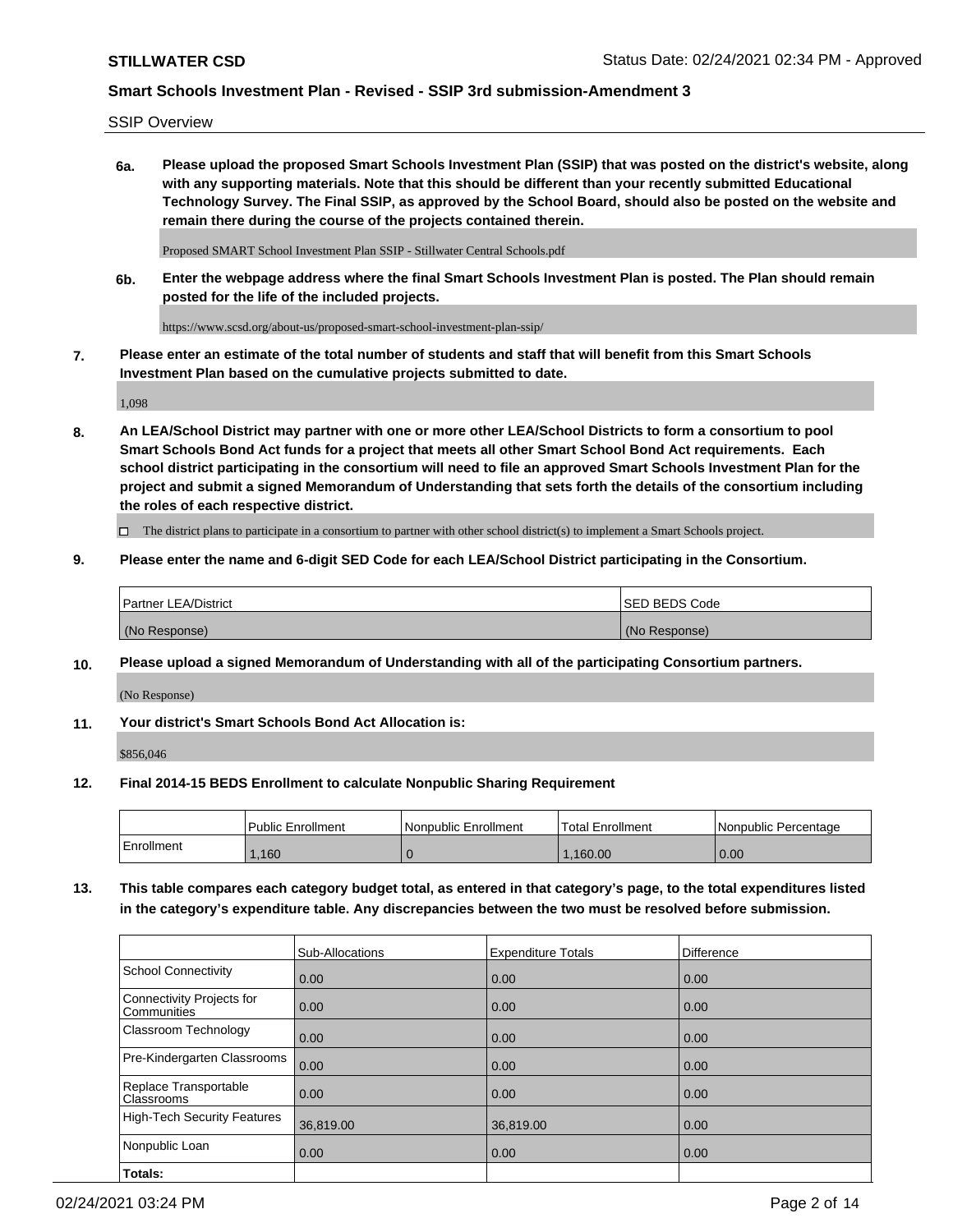SSIP Overview

| <b>Sub-Allocations</b> | Expenditure Totals | <b>Difference</b> |
|------------------------|--------------------|-------------------|
| 36,819                 | 36.819             | 0                 |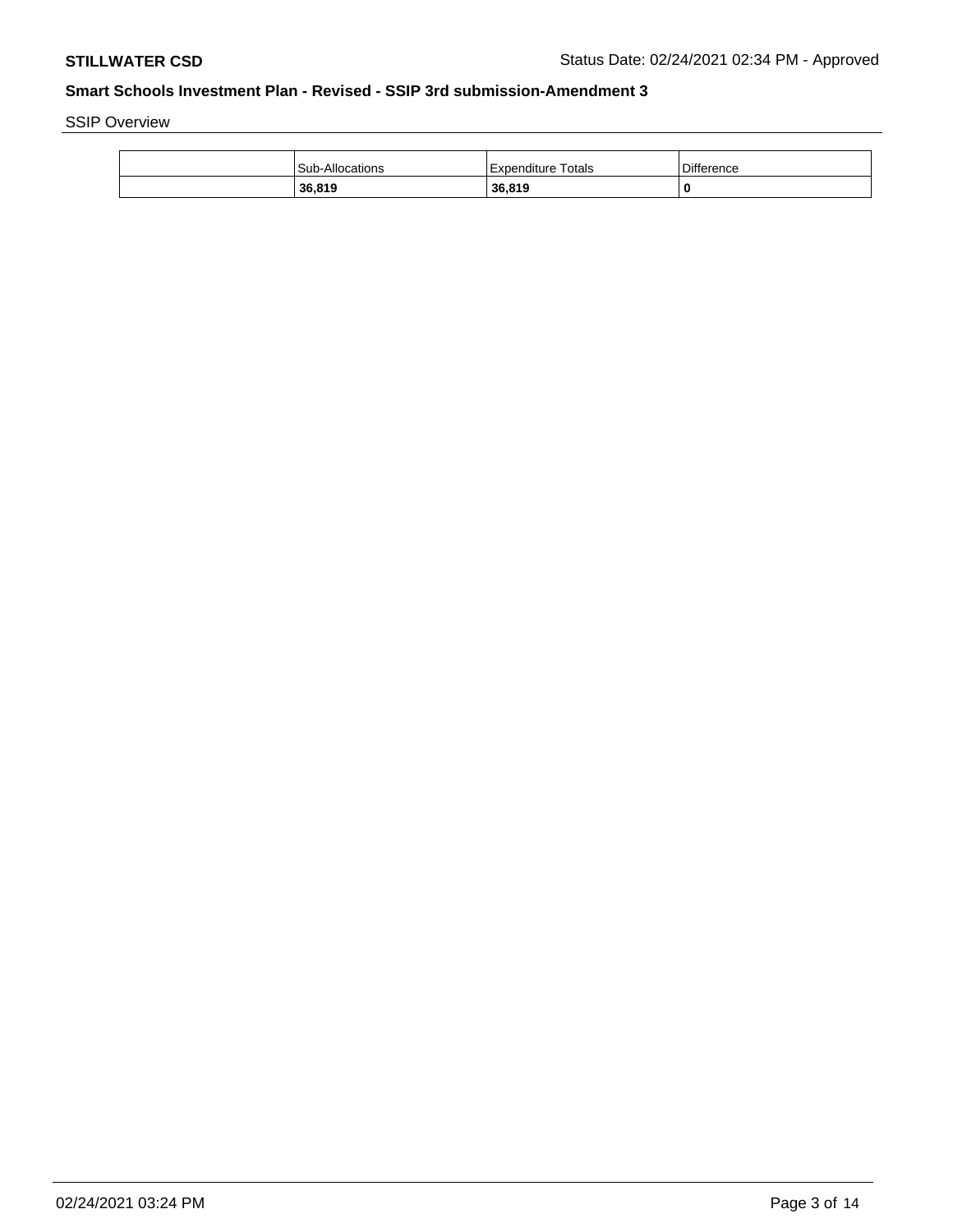School Connectivity

- **1. In order for students and faculty to receive the maximum benefit from the technology made available under the Smart Schools Bond Act, their school buildings must possess sufficient connectivity infrastructure to ensure that devices can be used during the school day. Smart Schools Investment Plans must demonstrate that:**
	- **• sufficient infrastructure that meets the Federal Communications Commission's 100 Mbps per 1,000 students standard currently exists in the buildings where new devices will be deployed, or**
	- **• is a planned use of a portion of Smart Schools Bond Act funds, or**
	- **• is under development through another funding source.**

**Smart Schools Bond Act funds used for technology infrastructure or classroom technology investments must increase the number of school buildings that meet or exceed the minimum speed standard of 100 Mbps per 1,000 students and staff within 12 months. This standard may be met on either a contracted 24/7 firm service or a "burstable" capability. If the standard is met under the burstable criteria, it must be:**

**1. Specifically codified in a service contract with a provider, and**

**2. Guaranteed to be available to all students and devices as needed, particularly during periods of high demand, such as computer-based testing (CBT) periods.**

**Please describe how your district already meets or is planning to meet this standard within 12 months of plan submission.**

(No Response)

**1a. If a district believes that it will be impossible to meet this standard within 12 months, it may apply for a waiver of this requirement, as described on the Smart Schools website. The waiver must be filed and approved by SED prior to submitting this survey.**

 $\Box$  By checking this box, you are certifying that the school district has an approved waiver of this requirement on file with the New York State Education Department.

**2. Connectivity Speed Calculator (Required). If the district currently meets the required speed, enter "Currently Met" in the last box: Expected Date When Required Speed Will be Met.**

|                  | l Number of     | Required Speed | Current Speed in | Expected Speed  | Expected Date                           |
|------------------|-----------------|----------------|------------------|-----------------|-----------------------------------------|
|                  | <b>Students</b> | In Mbps        | l Mbps           | to be Attained  | When Required                           |
|                  |                 |                |                  |                 | l Within 12 Months ISpeed Will be Met l |
| Calculated Speed | (No Response)   | 0.00           | (No Response)    | l (No Response) | l (No Response)                         |

**3. Describe how you intend to use Smart Schools Bond Act funds for high-speed broadband and/or wireless connectivity projects in school buildings.**

(No Response)

**4. Describe the linkage between the district's District Instructional Technology Plan and how the proposed projects will improve teaching and learning. (There should be a link between your response to this question and your responses to Question 1 in Section IV - NYSED Initiatives Alignment: "Explain how the district use of instructional technology will serve as a part of a comprehensive and sustained effort to support rigorous academic standards attainment and performance improvement for students."** 

**Your answer should also align with your answers to the questions in Section II - Strategic Technology Planning and the associated Action Steps in Section III - Action Plan.)**

(No Response)

**5. If the district wishes to have students and staff access the Internet from wireless devices within the school building, or in close proximity to it, it must first ensure that it has a robust Wi-Fi network in place that has sufficient bandwidth to meet user demand.**

**Please describe how you have quantified this demand and how you plan to meet this demand.**

(No Response)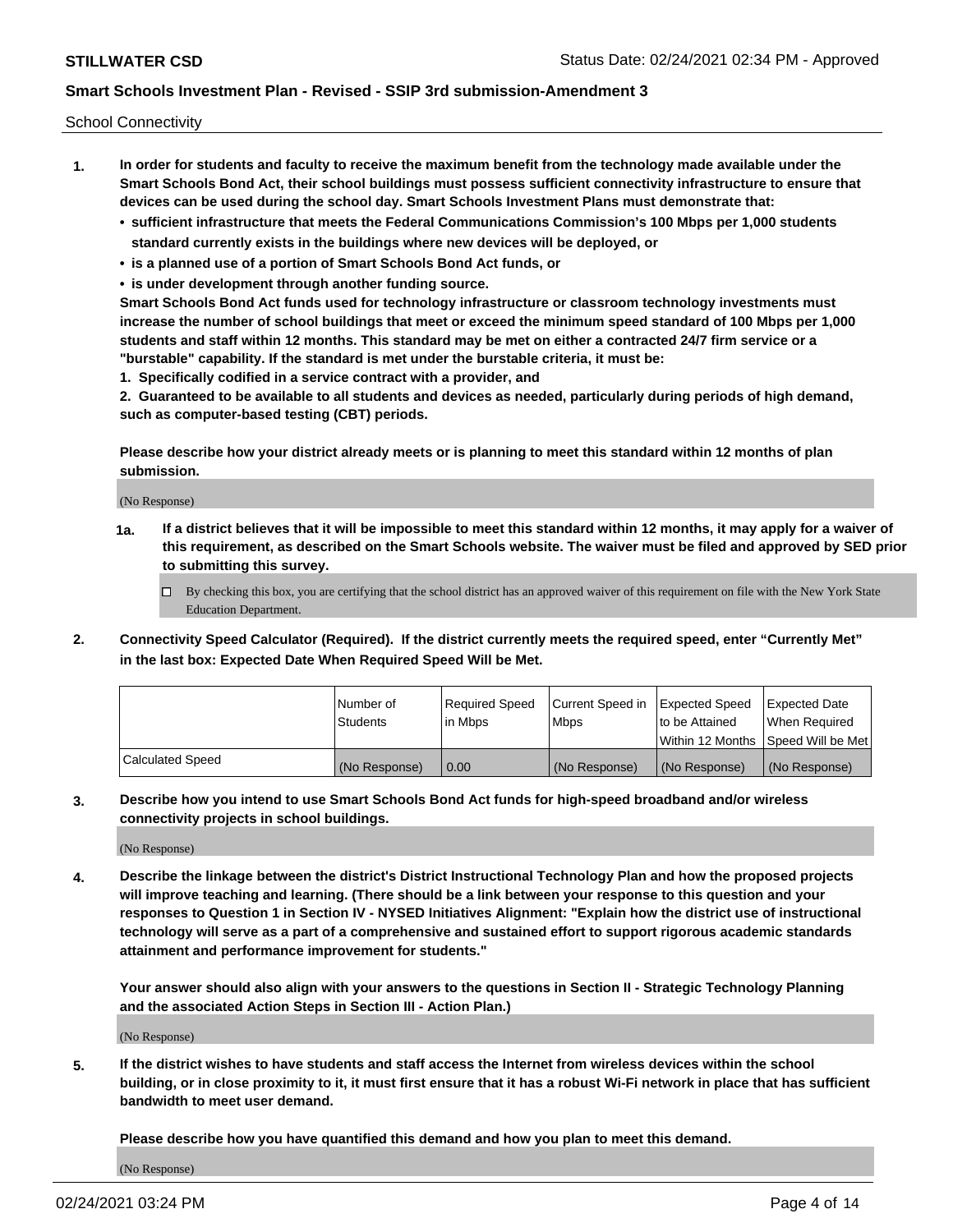School Connectivity

**6. Smart Schools plans with any expenditures in the School Connectivity category require a project number from the Office of Facilities Planning. Districts must submit an SSBA LOI and receive project numbers prior to submitting the SSIP. As indicated on the LOI, some projects may be eligible for a streamlined review and will not require a building permit.**

**Please indicate on a separate row each project number given to you by the Office of Facilities Planning.**

| Project Number |  |
|----------------|--|
| (No Response)  |  |

**7. Certain high-tech security and connectivity infrastructure projects may be eligible for an expedited review process as determined by the Office of Facilities Planning.**

### **Was your project deemed eligible for streamlined review?**

(No Response)

### **8. Include the name and license number of the architect or engineer of record.**

| Name          | License Number |
|---------------|----------------|
| (No Response) | (No Response)  |

### **9. Public Expenditures – Loanable (Counts toward the nonpublic loan calculation)**

| Select the allowable expenditure type.<br>Repeat to add another item under each type. | <b>PUBLIC</b> Items to be<br>l Purchased | Quantity           | Cost Per Item    | <b>Total Cost</b> |
|---------------------------------------------------------------------------------------|------------------------------------------|--------------------|------------------|-------------------|
| (No Response)                                                                         | (No Response)                            | l (No<br>Response) | (No<br>Response) | $\overline{0.00}$ |
|                                                                                       |                                          | O                  | 0.00             |                   |

## **10. Public Expenditures – Non-Loanable (Does not count toward nonpublic loan calculation)**

| Select the allowable expenditure<br>type.<br>Repeat to add another item under<br>each type. | <b>PUBLIC</b> Items to be purchased | Quantity      | Cost per Item | <b>Total Cost</b> |
|---------------------------------------------------------------------------------------------|-------------------------------------|---------------|---------------|-------------------|
| (No Response)                                                                               | (No Response)                       | (No Response) | (No Response) | 0.00              |
|                                                                                             |                                     |               | 0.00          |                   |

#### **11. Final 2014-15 BEDS Enrollment to calculate Nonpublic Sharing Requirement (no changes allowed.)**

|            | Public Enrollment | l Nonpublic Enrollment | <b>Total Enrollment</b> | Nonpublic Percentage |
|------------|-------------------|------------------------|-------------------------|----------------------|
| Enrollment | .160              |                        | .160.00                 | 0.00                 |

### **12. Total Public Budget - Loanable (Counts toward the nonpublic loan calculation)**

|                                               | Public Allocations | <b>Estimated Nonpublic Loan</b><br>Amount | Estimated Total Sub-Allocations |
|-----------------------------------------------|--------------------|-------------------------------------------|---------------------------------|
| Network/Access Costs                          | (No Response)      | 0.00                                      | 0.00                            |
| School Internal Connections and<br>Components | (No Response)      | 0.00                                      | 0.00                            |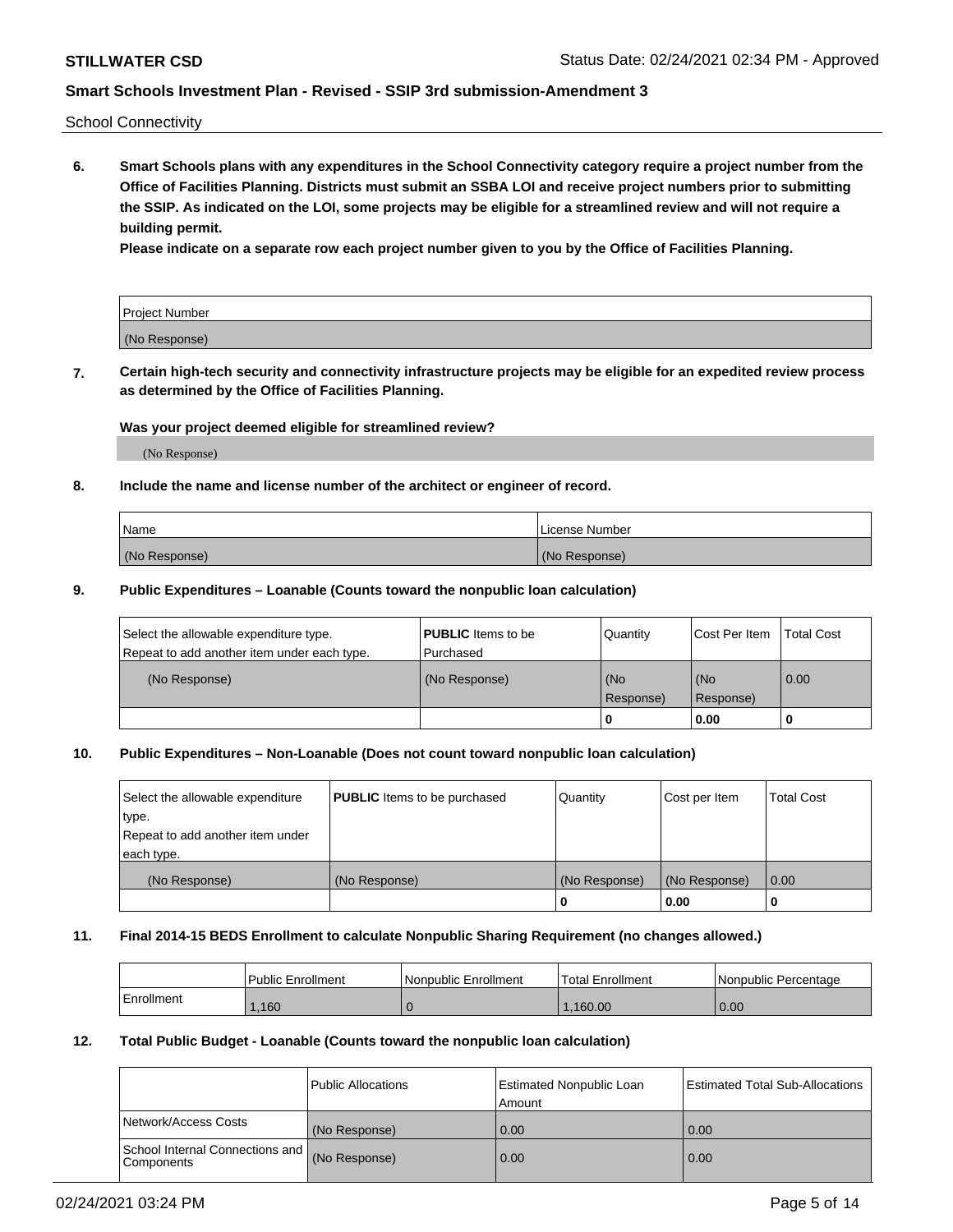School Connectivity

|         | <b>Public Allocations</b> | <b>Estimated Nonpublic Loan</b><br>Amount | <b>Estimated Total Sub-Allocations</b> |
|---------|---------------------------|-------------------------------------------|----------------------------------------|
| Other   | (No Response)             | 0.00                                      | 0.00                                   |
| Totals: | 0.00                      |                                           | O                                      |

# **13. Total Public Budget – Non-Loanable (Does not count toward the nonpublic loan calculation)**

|                                                   | Sub-<br>Allocation |
|---------------------------------------------------|--------------------|
| Network/Access Costs                              | (No Response)      |
| <b>Outside Plant Costs</b>                        | (No Response)      |
| <b>School Internal Connections and Components</b> | (No Response)      |
| <b>Professional Services</b>                      | (No Response)      |
| Testing                                           | (No Response)      |
| <b>Other Upfront Costs</b>                        | (No Response)      |
| <b>Other Costs</b>                                | (No Response)      |
| Totals:                                           | 0.00               |

# **14. School Connectivity Totals**

|                          | Total Sub-Allocations |
|--------------------------|-----------------------|
| Total Loanable Items     | 0.00                  |
| Total Non-Ioanable Items | 0.00                  |
| Totals:                  | 0                     |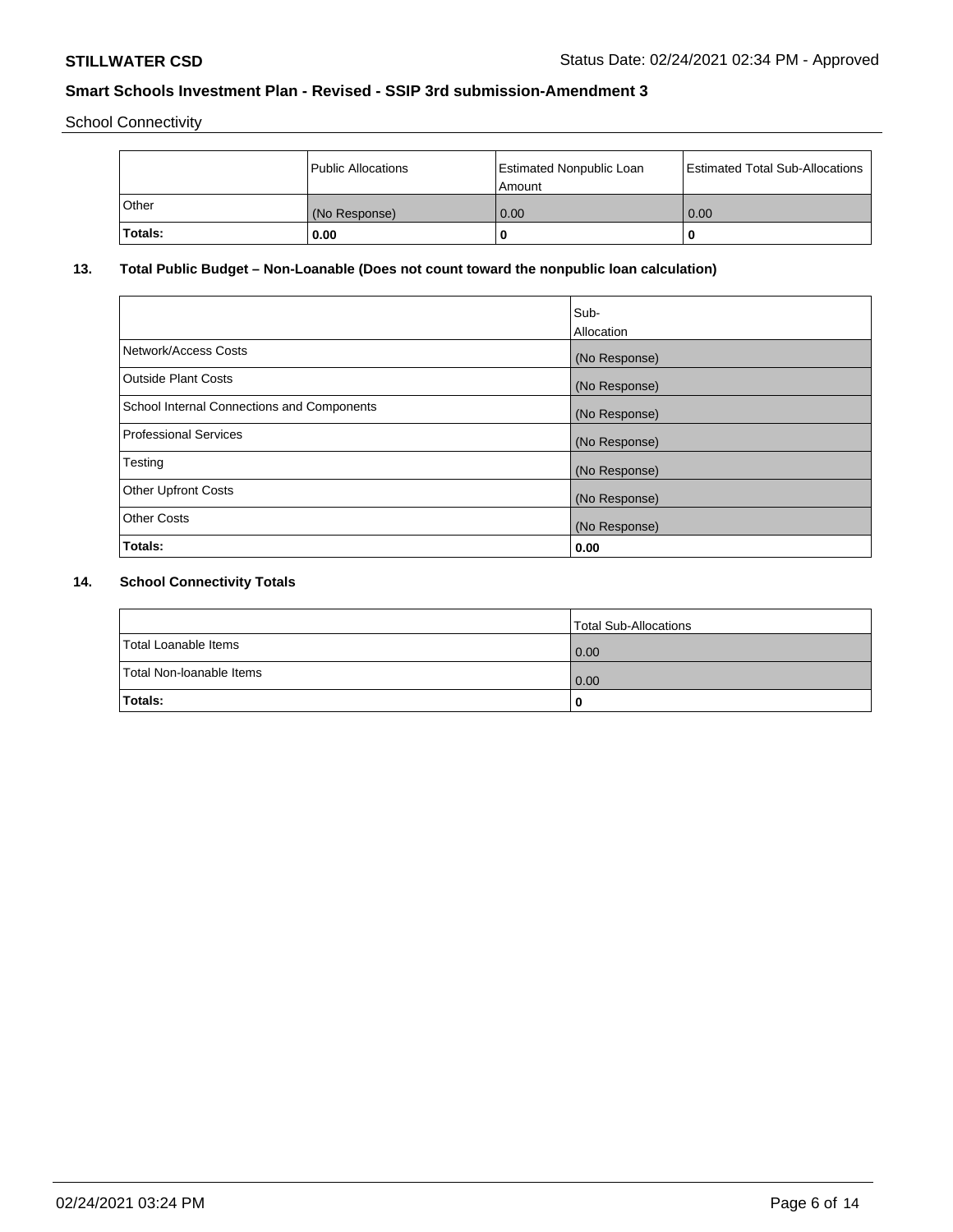Community Connectivity (Broadband and Wireless)

**1. Describe how you intend to use Smart Schools Bond Act funds for high-speed broadband and/or wireless connectivity projects in the community.**

(No Response)

**2. Please describe how the proposed project(s) will promote student achievement and increase student and/or staff access to the Internet in a manner that enhances student learning and/or instruction outside of the school day and/or school building.**

(No Response)

**3. Community connectivity projects must comply with all the necessary local building codes and regulations (building and related permits are not required prior to plan submission).**

 $\Box$  I certify that we will comply with all the necessary local building codes and regulations.

**4. Please describe the physical location of the proposed investment.**

(No Response)

**5. Please provide the initial list of partners participating in the Community Connectivity Broadband Project, along with their Federal Tax Identification (Employer Identification) number.**

| <b>Project Partners</b> | l Federal ID # |
|-------------------------|----------------|
| (No Response)           | (No Response)  |

**6. Please detail the type, quantity, per unit cost and total cost of the eligible items under each sub-category.**

| Select the allowable expenditure | Item to be purchased | Quantity      | Cost per Item | <b>Total Cost</b> |
|----------------------------------|----------------------|---------------|---------------|-------------------|
| type.                            |                      |               |               |                   |
| Repeat to add another item under |                      |               |               |                   |
| each type.                       |                      |               |               |                   |
| (No Response)                    | (No Response)        | (No Response) | (No Response) | 0.00              |
|                                  |                      | U             | 0.00          |                   |

**7. If you are submitting an allocation for Community Connectivity, complete this table.**

**Note that the calculated Total at the bottom of the table must equal the Total allocation for this category that you entered in the SSIP Overview overall budget.**

|                                    | Sub-Allocation |
|------------------------------------|----------------|
| Network/Access Costs               | (No Response)  |
| Outside Plant Costs                | (No Response)  |
| <b>Tower Costs</b>                 | (No Response)  |
| <b>Customer Premises Equipment</b> | (No Response)  |
| <b>Professional Services</b>       | (No Response)  |
| Testing                            | (No Response)  |
| <b>Other Upfront Costs</b>         | (No Response)  |
| <b>Other Costs</b>                 | (No Response)  |
| Totals:                            | 0.00           |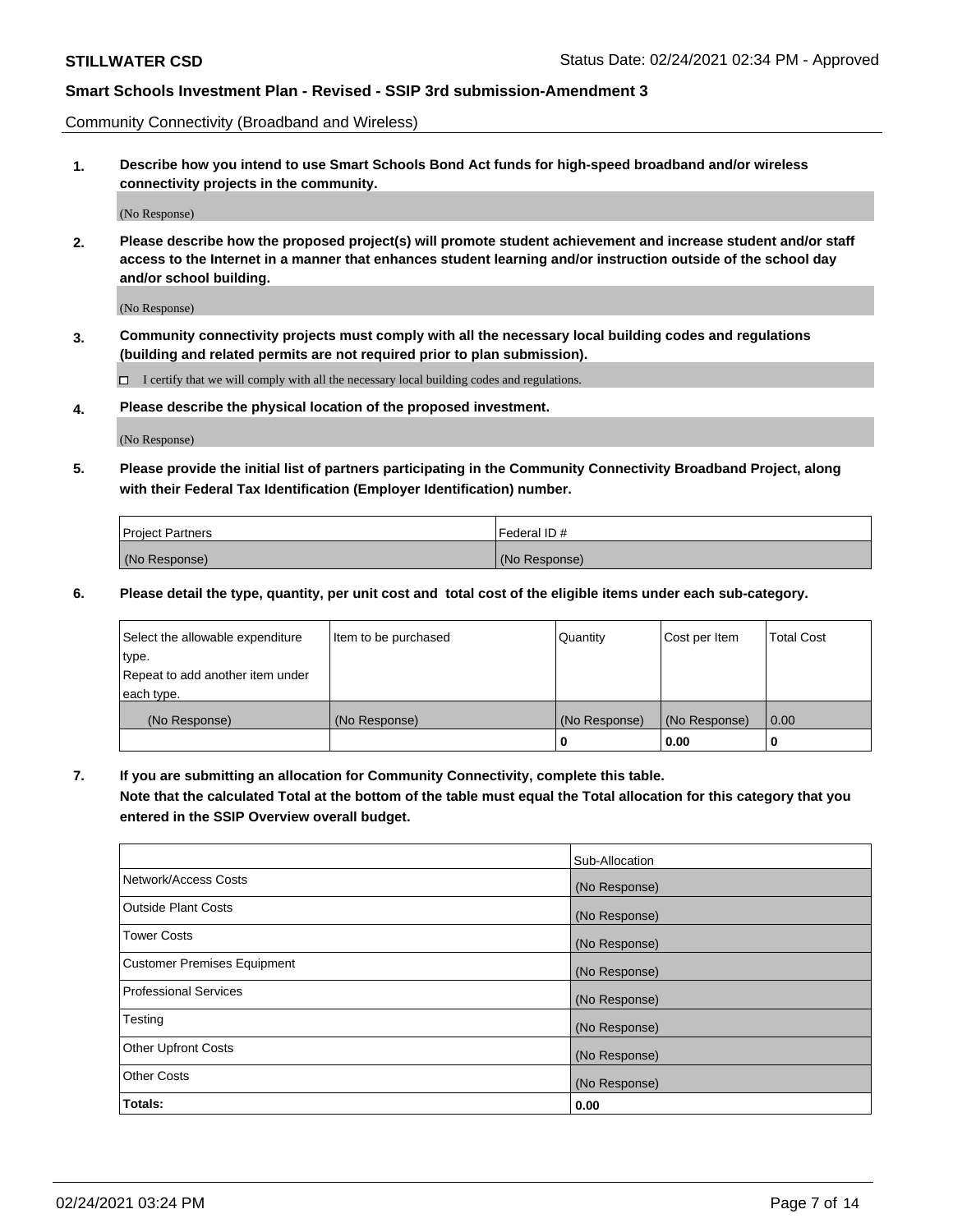### Classroom Learning Technology

**1. In order for students and faculty to receive the maximum benefit from the technology made available under the Smart Schools Bond Act, their school buildings must possess sufficient connectivity infrastructure to ensure that devices can be used during the school day. Smart Schools Investment Plans must demonstrate that sufficient infrastructure that meets the Federal Communications Commission's 100 Mbps per 1,000 students standard currently exists in the buildings where new devices will be deployed, or is a planned use of a portion of Smart Schools Bond Act funds, or is under development through another funding source. Smart Schools Bond Act funds used for technology infrastructure or classroom technology investments must increase the number of school buildings that meet or exceed the minimum speed standard of 100 Mbps per 1,000 students and staff within 12 months. This standard may be met on either a contracted 24/7 firm service or a "burstable" capability. If the standard is met under the burstable criteria, it must be:**

**1. Specifically codified in a service contract with a provider, and**

**2. Guaranteed to be available to all students and devices as needed, particularly during periods of high demand, such as computer-based testing (CBT) periods.**

**Please describe how your district already meets or is planning to meet this standard within 12 months of plan submission.**

(No Response)

- **1a. If a district believes that it will be impossible to meet this standard within 12 months, it may apply for a waiver of this requirement, as described on the Smart Schools website. The waiver must be filed and approved by SED prior to submitting this survey.**
	- By checking this box, you are certifying that the school district has an approved waiver of this requirement on file with the New York State Education Department.
- **2. Connectivity Speed Calculator (Required). If the district currently meets the required speed, enter "Currently Met" in the last box: Expected Date When Required Speed Will be Met.**

|                  | l Number of     | Required Speed | Current Speed in | <b>Expected Speed</b> | <b>Expected Date</b>                |
|------------------|-----------------|----------------|------------------|-----------------------|-------------------------------------|
|                  | <b>Students</b> | l in Mbps      | l Mbps           | to be Attained        | When Required                       |
|                  |                 |                |                  |                       | Within 12 Months  Speed Will be Met |
| Calculated Speed | (No Response)   | 0.00           | (No Response)    | l (No Response)       | (No Response)                       |

**3. If the district wishes to have students and staff access the Internet from wireless devices within the school building, or in close proximity to it, it must first ensure that it has a robust Wi-Fi network in place that has sufficient bandwidth to meet user demand.**

**Please describe how you have quantified this demand and how you plan to meet this demand.**

(No Response)

**4. All New York State public school districts are required to complete and submit an Instructional Technology Plan survey to the New York State Education Department in compliance with Section 753 of the Education Law and per Part 100.12 of the Commissioner's Regulations.**

**Districts that include educational technology purchases as part of their Smart Schools Investment Plan must have a submitted and approved Instructional Technology Plan survey on file with the New York State Education Department.**

- By checking this box, you are certifying that the school district has an approved Instructional Technology Plan survey on file with the New York State Education Department.
- **5. Describe the devices you intend to purchase and their compatibility with existing or planned platforms or systems. Specifically address the adequacy of each facility's electrical, HVAC and other infrastructure necessary to install and support the operation of the planned technology.**

(No Response)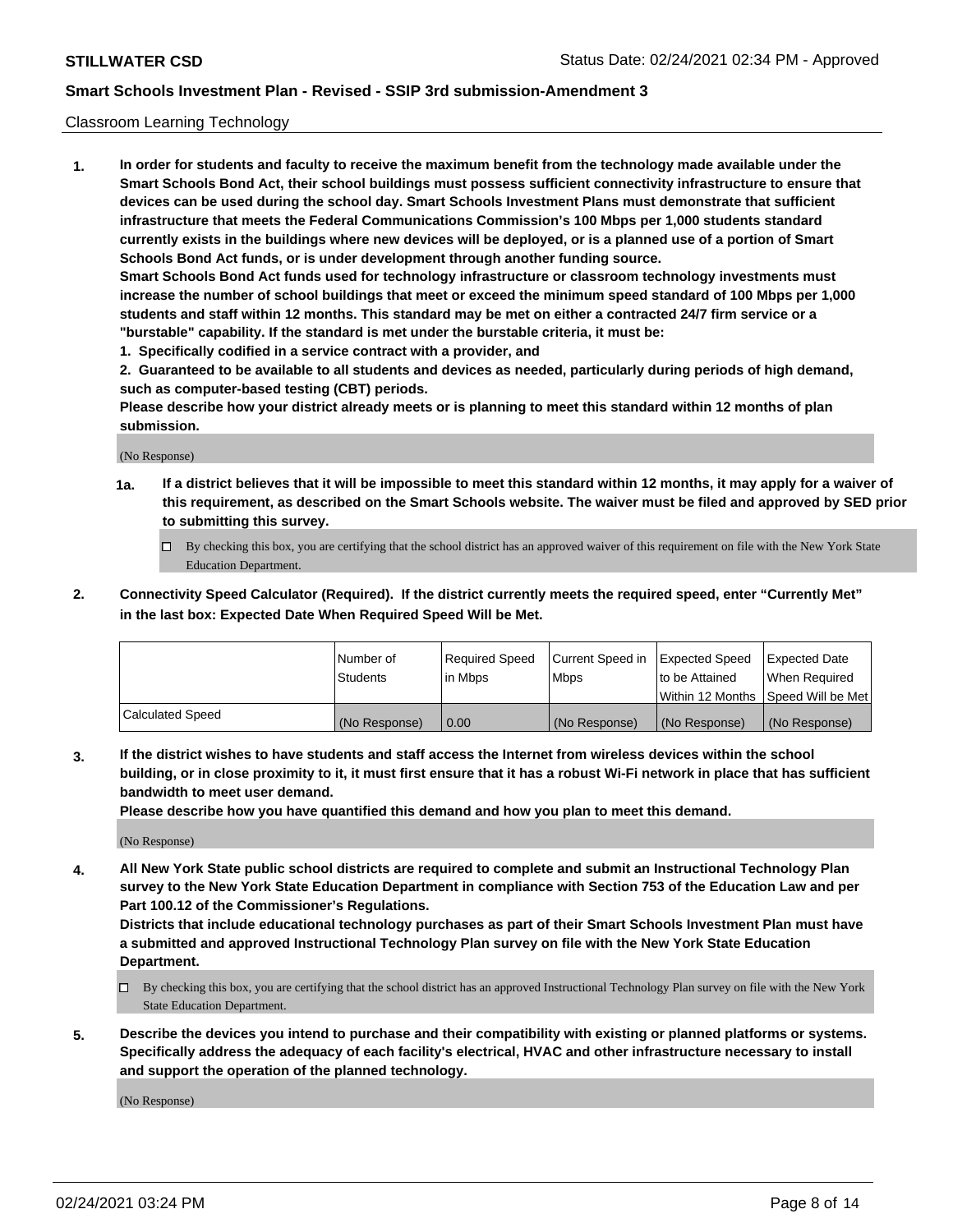### Classroom Learning Technology

- **6. Describe how the proposed technology purchases will:**
	- **> enhance differentiated instruction;**
	- **> expand student learning inside and outside the classroom;**
	- **> benefit students with disabilities and English language learners; and**
	- **> contribute to the reduction of other learning gaps that have been identified within the district.**

**The expectation is that districts will place a priority on addressing the needs of students who struggle to succeed in a rigorous curriculum. Responses in this section should specifically address this concern and align with the district's Instructional Technology Plan (in particular Question 2 of E. Curriculum and Instruction: "Does the district's instructional technology plan address the needs of students with disabilities to ensure equitable access to instruction, materials and assessments?" and Question 3 of the same section: "Does the district's instructional technology plan address the provision of assistive technology specifically for students with disabilities to ensure access to and participation in the general curriculum?")**

**In addition, describe how the district ensures equitable access to instruction, materials and assessments and participation in the general curriculum for both SWD and English Language Learners/Multilingual Learners (ELL/MLL) students.**

(No Response)

**7. Where appropriate, describe how the proposed technology purchases will enhance ongoing communication with parents and other stakeholders and help the district facilitate technology-based regional partnerships, including distance learning and other efforts.**

(No Response)

**8. Describe the district's plan to provide professional development to ensure that administrators, teachers and staff can employ the technology purchased to enhance instruction successfully.**

**Note: This response should be aligned and expanded upon in accordance with your district's response to Question 1 of F. Professional Development of your Instructional Technology Plan: "Please provide a summary of professional development offered to teachers and staff, for the time period covered by this plan, to support technology to enhance teaching and learning. Please include topics, audience and method of delivery within your summary."**

(No Response)

- **9. Districts must contact one of the SUNY/CUNY teacher preparation programs listed on the document on the left side of the page that supplies the largest number of the district's new teachers to request advice on innovative uses and best practices at the intersection of pedagogy and educational technology.**
	- By checking this box, you certify that you have contacted the SUNY/CUNY teacher preparation program that supplies the largest number of your new teachers to request advice on these issues.
	- **9a. Please enter the name of the SUNY or CUNY Institution that you contacted.**

(No Response)

**9b. Enter the primary Institution phone number.**

(No Response)

**9c. Enter the name of the contact person with whom you consulted and/or will be collaborating with on innovative uses of technology and best practices.**

(No Response)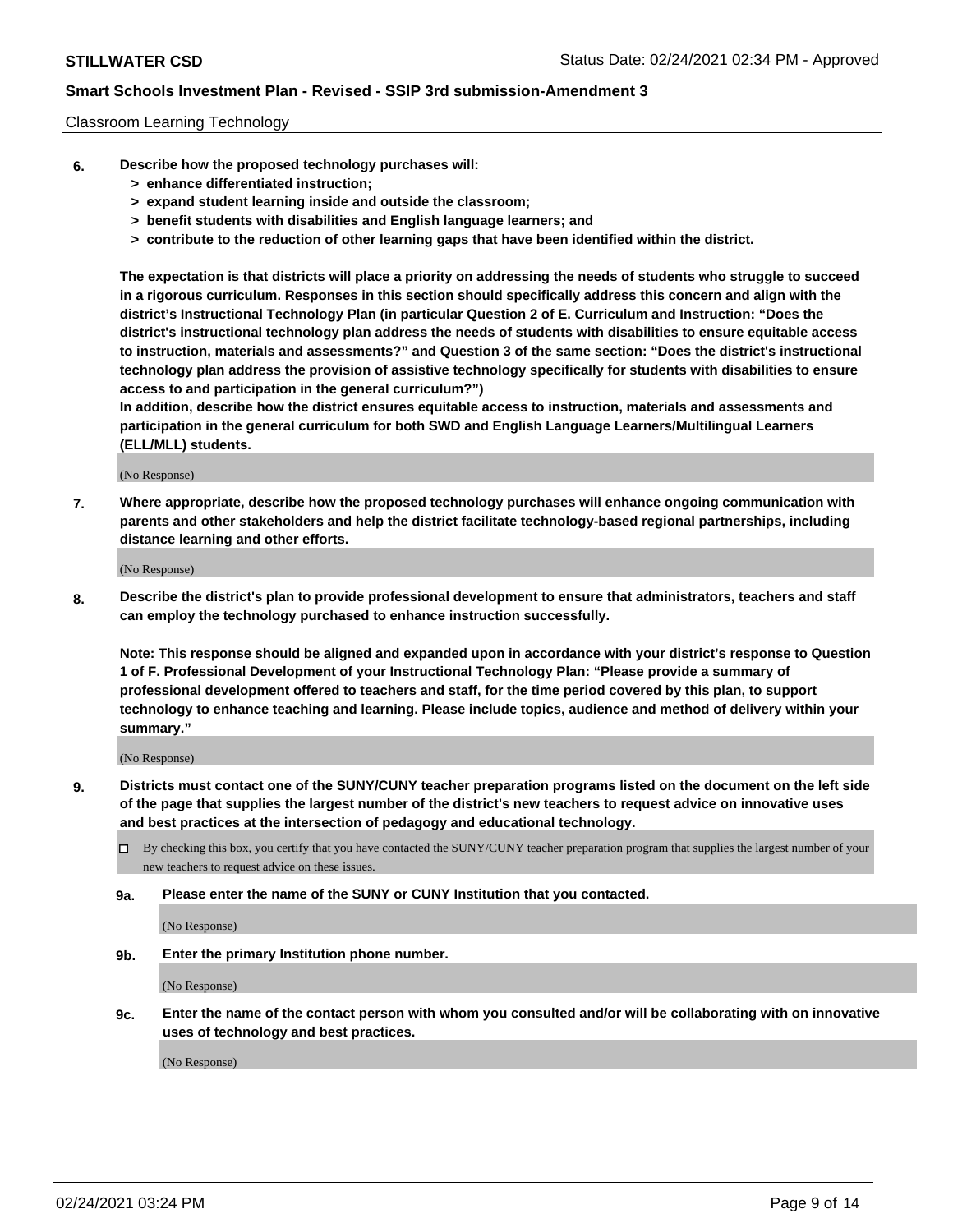### Classroom Learning Technology

**10. To ensure the sustainability of technology purchases made with Smart Schools funds, districts must demonstrate a long-term plan to maintain and replace technology purchases supported by Smart Schools Bond Act funds. This sustainability plan shall demonstrate a district's capacity to support recurring costs of use that are ineligible for Smart Schools Bond Act funding such as device maintenance, technical support, Internet and wireless fees, maintenance of hotspots, staff professional development, building maintenance and the replacement of incidental items. Further, such a sustainability plan shall include a long-term plan for the replacement of purchased devices and equipment at the end of their useful life with other funding sources.**

 $\Box$  By checking this box, you certify that the district has a sustainability plan as described above.

**11. Districts must ensure that devices purchased with Smart Schools Bond funds will be distributed, prepared for use, maintained and supported appropriately. Districts must maintain detailed device inventories in accordance with generally accepted accounting principles.**

By checking this box, you certify that the district has a distribution and inventory management plan and system in place.

### **12. Please detail the type, quantity, per unit cost and total cost of the eligible items under each sub-category.**

| Select the allowable expenditure<br>type.<br>Repeat to add another item under | Item to be Purchased | Quantity      | Cost per Item | <b>Total Cost</b> |
|-------------------------------------------------------------------------------|----------------------|---------------|---------------|-------------------|
| each type.<br>(No Response)                                                   | (No Response)        | (No Response) | (No Response) | 0.00              |
|                                                                               |                      | 0             | 0.00          |                   |

### **13. Final 2014-15 BEDS Enrollment to calculate Nonpublic Sharing Requirement (no changes allowed.)**

|            | l Public Enrollment | <b>INonpublic Enrollment</b> | <b>Total Enrollment</b> | Nonpublic<br>l Percentage |
|------------|---------------------|------------------------------|-------------------------|---------------------------|
| Enrollment | .160                |                              | 1.160.00                | 0.00                      |

### **14. If you are submitting an allocation for Classroom Learning Technology complete this table.**

|                         | Public School Sub-Allocation | <b>Estimated Nonpublic Loan</b><br>Amount<br>(Based on Percentage Above) | Estimated Total Public and<br>Nonpublic Sub-Allocation |
|-------------------------|------------------------------|--------------------------------------------------------------------------|--------------------------------------------------------|
| Interactive Whiteboards | (No Response)                | 0.00                                                                     | 0.00                                                   |
| Computer Servers        | (No Response)                | 0.00                                                                     | 0.00                                                   |
| Desktop Computers       | (No Response)                | 0.00                                                                     | 0.00                                                   |
| <b>Laptop Computers</b> | (No Response)                | 0.00                                                                     | 0.00                                                   |
| <b>Tablet Computers</b> | (No Response)                | 0.00                                                                     | 0.00                                                   |
| Other Costs             | (No Response)                | 0.00                                                                     | 0.00                                                   |
| Totals:                 | 0.00                         | 0                                                                        | 0                                                      |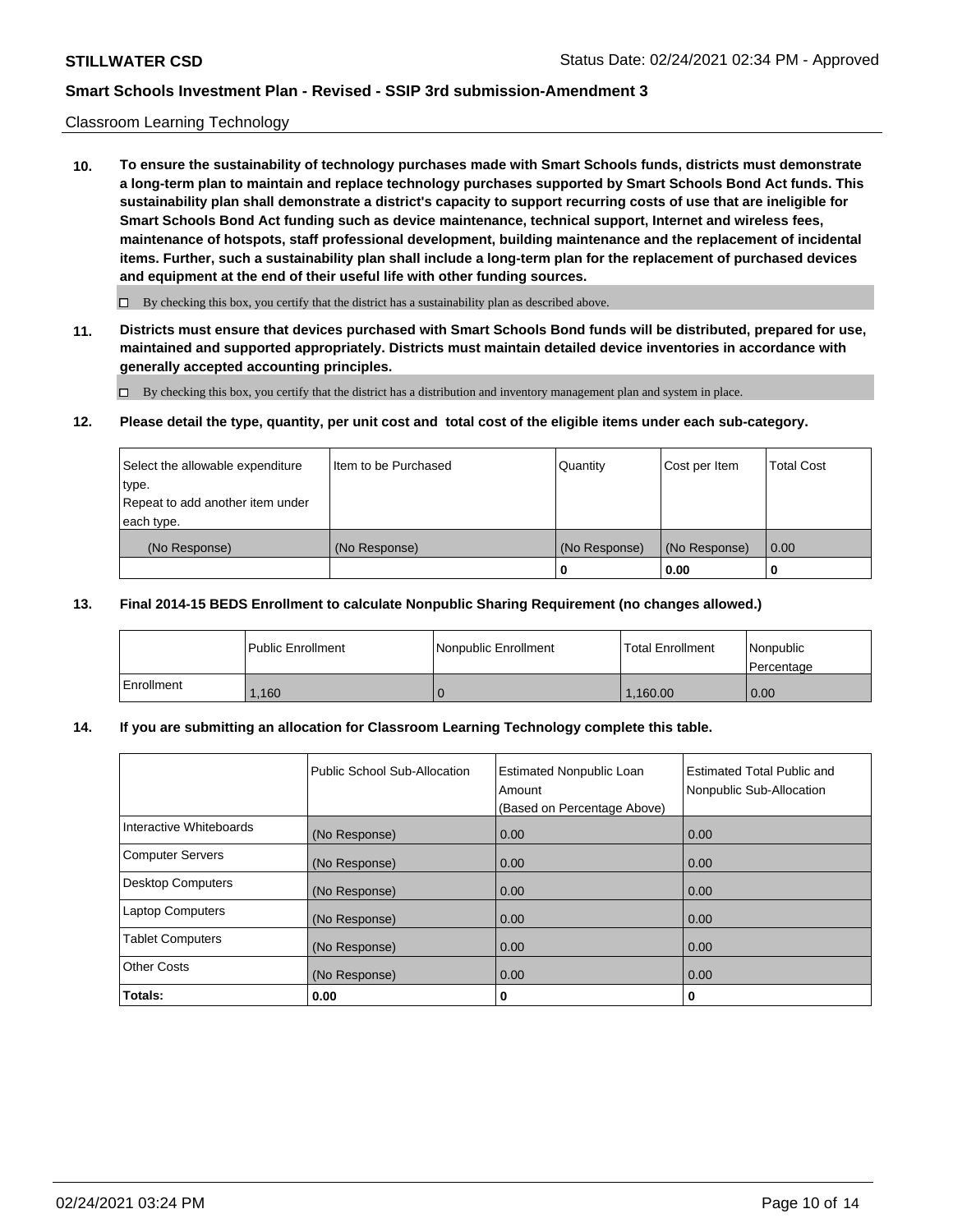### Pre-Kindergarten Classrooms

**1. Provide information regarding how and where the district is currently serving pre-kindergarten students and justify the need for additional space with enrollment projections over 3 years.**

(No Response)

- **2. Describe the district's plan to construct, enhance or modernize education facilities to accommodate prekindergarten programs. Such plans must include:**
	- **Specific descriptions of what the district intends to do to each space;**
	- **An affirmation that new pre-kindergarten classrooms will contain a minimum of 900 square feet per classroom;**
	- **The number of classrooms involved;**
	- **The approximate construction costs per classroom; and**
	- **Confirmation that the space is district-owned or has a long-term lease that exceeds the probable useful life of the improvements.**

(No Response)

**3. Smart Schools Bond Act funds may only be used for capital construction costs. Describe the type and amount of additional funds that will be required to support ineligible ongoing costs (e.g. instruction, supplies) associated with any additional pre-kindergarten classrooms that the district plans to add.**

(No Response)

**4. All plans and specifications for the erection, repair, enlargement or remodeling of school buildings in any public school district in the State must be reviewed and approved by the Commissioner. Districts that plan capital projects using their Smart Schools Bond Act funds will undergo a Preliminary Review Process by the Office of Facilities Planning.**

**Please indicate on a separate row each project number given to you by the Office of Facilities Planning.**

| Project Number |  |
|----------------|--|
| (No Response)  |  |
|                |  |

**5. Please detail the type, quantity, per unit cost and total cost of the eligible items under each sub-category.**

| Select the allowable expenditure | Item to be purchased | Quantity      | Cost per Item | <b>Total Cost</b> |
|----------------------------------|----------------------|---------------|---------------|-------------------|
| type.                            |                      |               |               |                   |
| Repeat to add another item under |                      |               |               |                   |
| each type.                       |                      |               |               |                   |
| (No Response)                    | (No Response)        | (No Response) | (No Response) | 0.00              |
|                                  |                      | U             | 0.00          |                   |

**6. If you have made an allocation for Pre-Kindergarten Classrooms, complete this table. Note that the calculated Total at the bottom of the table must equal the Total allocation for this category that you entered in the SSIP Overview overall budget.**

|                                          | Sub-Allocation |
|------------------------------------------|----------------|
| Construct Pre-K Classrooms               | (No Response)  |
| Enhance/Modernize Educational Facilities | (No Response)  |
| <b>Other Costs</b>                       | (No Response)  |
| Totals:                                  | 0.00           |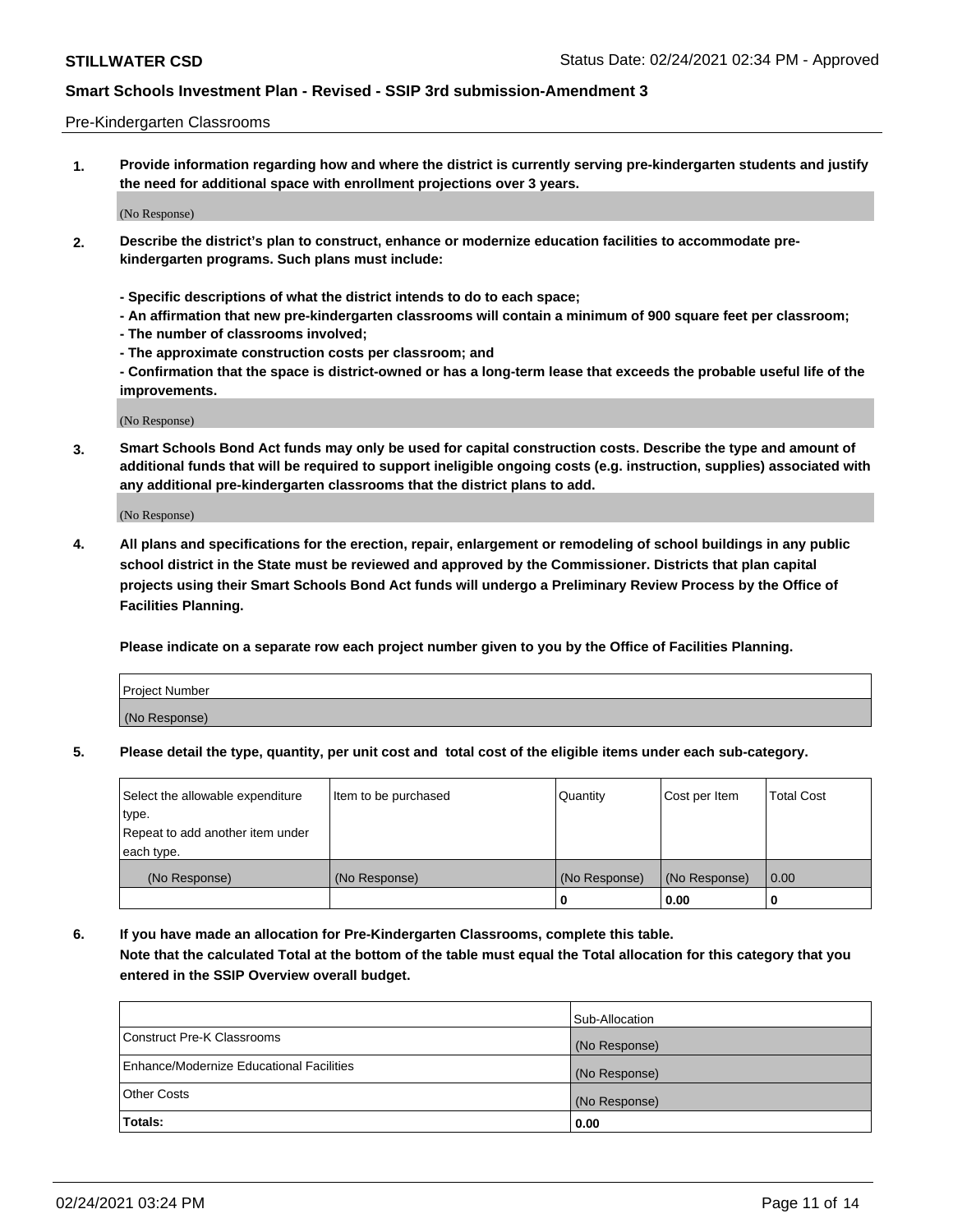Replace Transportable Classrooms

**1. Describe the district's plan to construct, enhance or modernize education facilities to provide high-quality instructional space by replacing transportable classrooms.**

(No Response)

**2. All plans and specifications for the erection, repair, enlargement or remodeling of school buildings in any public school district in the State must be reviewed and approved by the Commissioner. Districts that plan capital projects using their Smart Schools Bond Act funds will undergo a Preliminary Review Process by the Office of Facilities Planning.**

**Please indicate on a separate row each project number given to you by the Office of Facilities Planning.**

| Project Number |  |
|----------------|--|
|                |  |
|                |  |
|                |  |
| (No Response)  |  |
|                |  |
|                |  |

**3. For large projects that seek to blend Smart Schools Bond Act dollars with other funds, please note that Smart Schools Bond Act funds can be allocated on a pro rata basis depending on the number of new classrooms built that directly replace transportable classroom units.**

**If a district seeks to blend Smart Schools Bond Act dollars with other funds describe below what other funds are being used and what portion of the money will be Smart Schools Bond Act funds.**

(No Response)

**4. Please detail the type, quantity, per unit cost and total cost of the eligible items under each sub-category.**

| Select the allowable expenditure | Item to be purchased | Quantity      | Cost per Item | Total Cost |
|----------------------------------|----------------------|---------------|---------------|------------|
| ∣type.                           |                      |               |               |            |
| Repeat to add another item under |                      |               |               |            |
| each type.                       |                      |               |               |            |
| (No Response)                    | (No Response)        | (No Response) | (No Response) | 0.00       |
|                                  |                      | u             | 0.00          |            |

**5. If you have made an allocation for Replace Transportable Classrooms, complete this table. Note that the calculated Total at the bottom of the table must equal the Total allocation for this category that you entered in the SSIP Overview overall budget.**

|                                                | Sub-Allocation |
|------------------------------------------------|----------------|
| Construct New Instructional Space              | (No Response)  |
| Enhance/Modernize Existing Instructional Space | (No Response)  |
| Other Costs                                    | (No Response)  |
| Totals:                                        | 0.00           |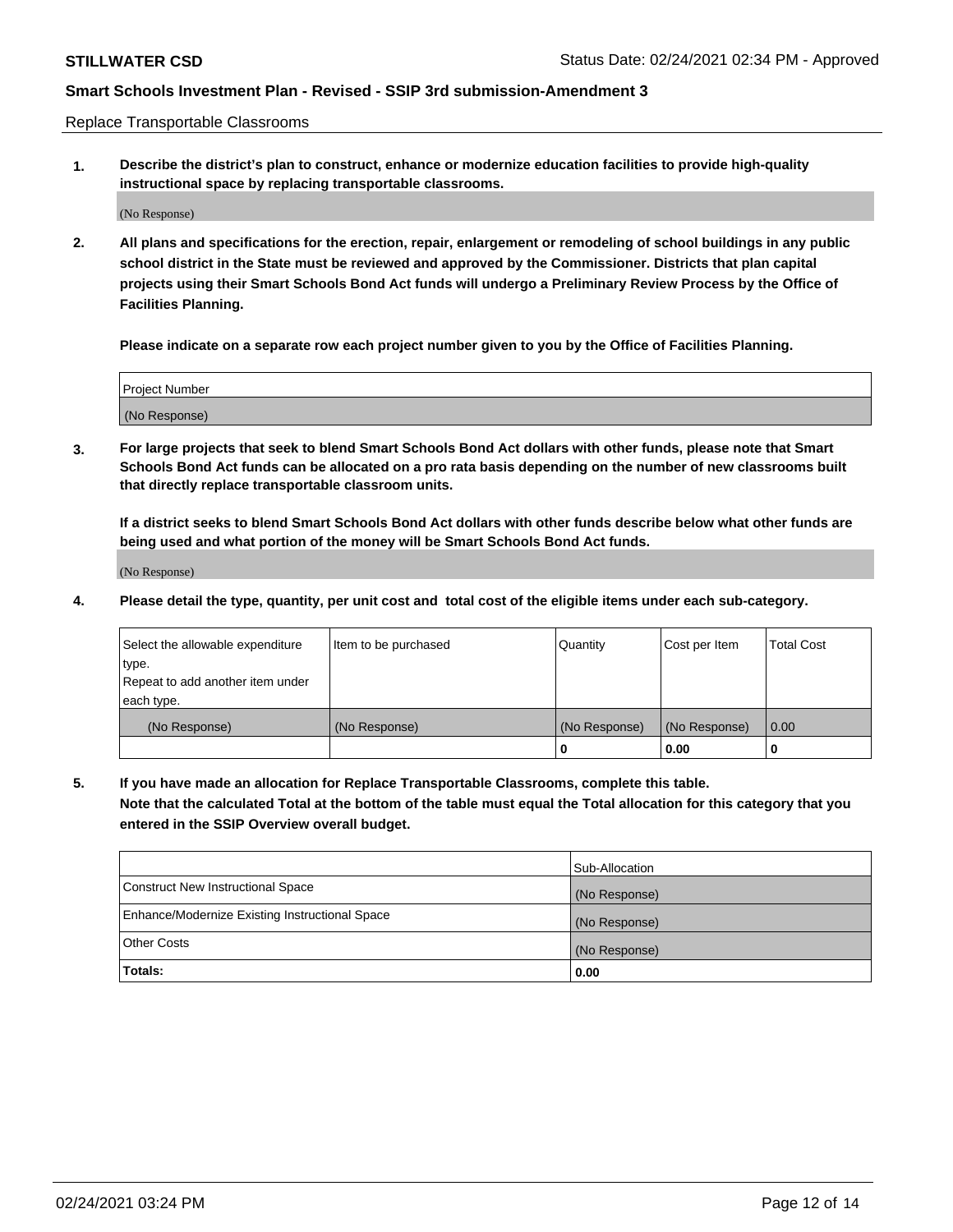### High-Tech Security Features

## **1. Describe how you intend to use Smart Schools Bond Act funds to install high-tech security features in school buildings and on school campuses.**

Video safety and security is a priority for the Stillwater Central Schools. Several previous applications have also included funds for video security. The goal was to upgrade and expand the existing systems in the district. During this work, a few existing locations were identified as requiring upgrades and additional funding is required to purchase digital, high resolution cameras for those locations. Additionally, the door security on a few doors is antiquated. The district wishes to upgrade the electronic door security on some of their entrances.

**2. All plans and specifications for the erection, repair, enlargement or remodeling of school buildings in any public school district in the State must be reviewed and approved by the Commissioner. Smart Schools plans with any expenditures in the High-Tech Security category require a project number from the Office of Facilities Planning. Districts must submit an SSBA LOI and receive project numbers prior to submitting the SSIP. As indicated on the LOI, some projects may be eligible for a streamlined review and will not require a building permit. Please indicate on a separate row each project number given to you by the Office of Facilities Planning.**

| <b>Project Number</b> |  |
|-----------------------|--|
| 52-20-01-04-7-999-BA1 |  |

### **3. Was your project deemed eligible for streamlined Review?**

- **冈** Yes
- $\hfill \square$  No
- **3a. Districts with streamlined projects must certify that they have reviewed all installations with their licensed architect or engineer of record, and provide that person's name and license number. The licensed professional must review the products and proposed method of installation prior to implementation and review the work during and after completion in order to affirm that the work was code-compliant, if requested.**

By checking this box, you certify that the district has reviewed all installations with a licensed architect or engineer of record.

**4. Include the name and license number of the architect or engineer of record.**

| 'Name                               | License Number |
|-------------------------------------|----------------|
| Griffiths Dardanelli Architects, PC | 24442          |

**5. Please detail the type, quantity, per unit cost and total cost of the eligible items under each sub-category.**

| Select the allowable expenditure<br>type. | Item to be purchased                                                                                          | Quantity | Cost per Item | <b>Total Cost</b> |
|-------------------------------------------|---------------------------------------------------------------------------------------------------------------|----------|---------------|-------------------|
| Repeat to add another item under          |                                                                                                               |          |               |                   |
| each type.                                |                                                                                                               |          |               |                   |
| <b>Electronic Security System</b>         | Avigilon: 5MP Outdoor Pendant Dome,<br>9-22mm f/1.6 P-iris lens, WDR, LC<br>Tech, D/N, and Next-Gen Analytics | l 27     | 985.00        | 26.595.00         |
| <b>Entry Control System</b>               | S <sub>2</sub> Netbox Extreme Controller - 32<br>door                                                         |          | 3.200.00      | 3.200.00          |
| <b>Entry Control System</b>               | Axis IP Video Door Station                                                                                    | 5        | 1.310.00      | 6,550.00          |
| <b>Electronic Security System</b>         | construction Contingency                                                                                      |          | 474.00        | 474.00            |
|                                           |                                                                                                               | 34       | 5.969.00      | 36,819            |

**6. If you have made an allocation for High-Tech Security Features, complete this table. Enter each Sub-category Public Allocation based on the the expenditures listed in Table #5.**